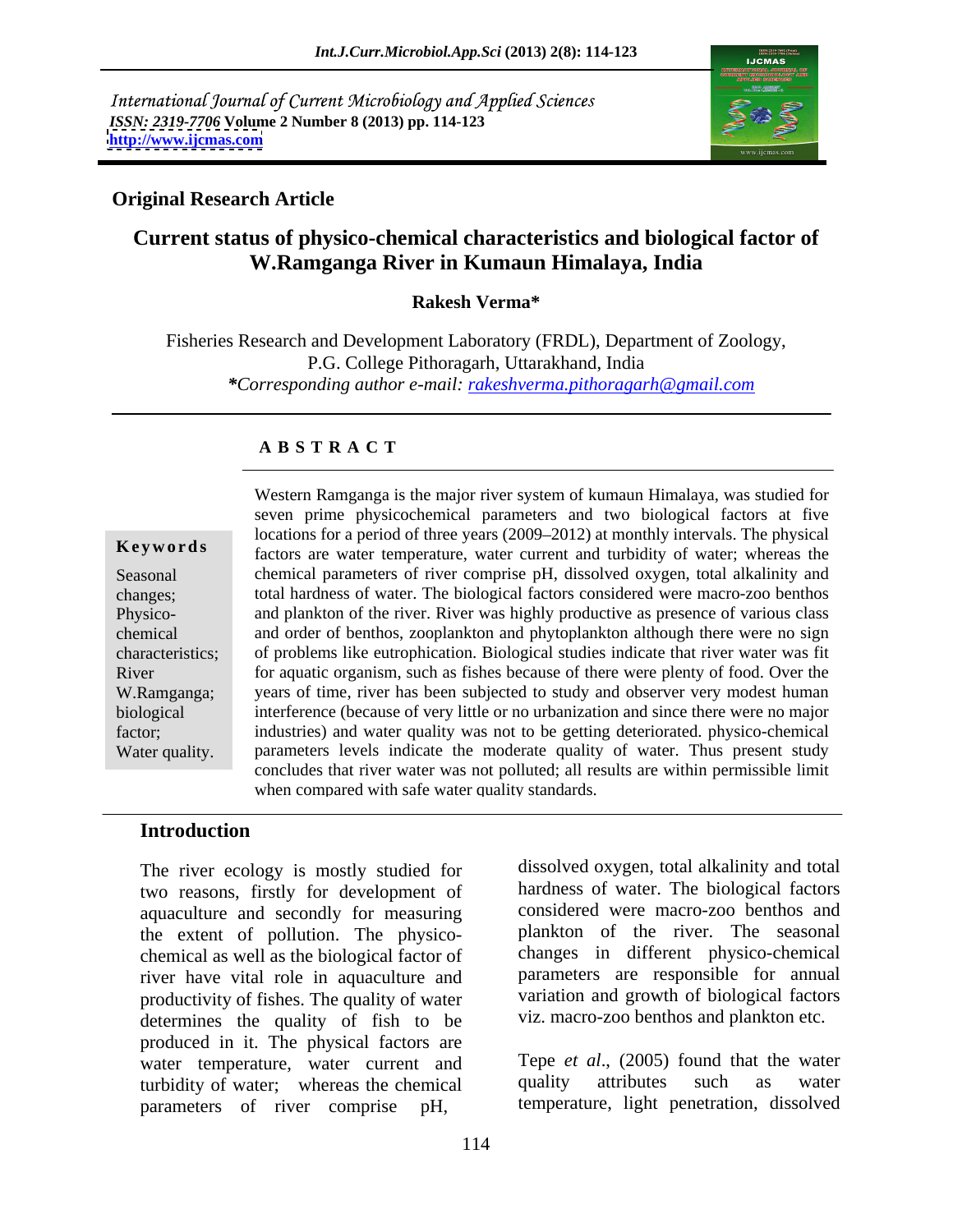oxygen, total alkalinity and total hardness **Result and Discussion** are the representative of the seasonal fluctuation. Ali e*t al*., (2006) showed that the water quality of fresh water ecosystem undergoes complex changes due to all physico-chemical factors and water quality was found to be varying from 14.12°C to as a sequence disrupting the aquatic life.  $21.58^{\circ}$ C during January to August Hayat *et al.,* (1996) and Jena *et al*., (1998) respectively. Thus, water of Western revealed that temperature and ecological Ramganga is coldest in winter and hottest conditions are responsible for the in Monsoon (Table.1). fluctuation of salt contents, which in turn influence the production, and growth of **Water velocity** fish.

The sampling was carried out in m/s in February to a maximum value of Uttarakhand state in at five different spot 0.899 m/s in August. Thus the water they are Chaukhutia, masi, bhikiyasen, salt, ganai (Latitude: 29° 53' 55" N and Longitude: 79° 21′ 22″ E), annually survive (Table 2). between September 2009 to August 2012 for three years. About 12 water sample Turbidity were collected in each months.

The physicochemical factors are water highly turbid during Manson period (July temperature, water current, turbidity of August) with a value of 92.9 NTU. This is water, pH, dissolved oxygen, total obvious because water becomes turbid due alkalinity and total hardness of water, whereas biological factors were macro-zoo benthos and plankton of the river. Study of physicochemical factors was carried out seasons with the minimum of 7.9 NTU in by using standard methods (APHA, 1998). For the qualitative estimation Safe water quality standards were use (Boyd and  $pH$ Tucker, 1998; Ali *et al.,*2000). Macro zoobenthos collected from 1  $m<sup>2</sup>$  area of stream at the depth of 15 cm. The plankton was sampled at each spot by filtering 100 liters of water. Preservation was made on December. Therefore, during monsoon the the spot in 4 % formalin. The quantitative  $\frac{1}{\sqrt{2\pi}}$  water is least basic and it seems more analysis of plankton was made with the help of Sedgwick - Rafter counting slide oxygen, total alkining and total heather suggest and Discussion<br>the water quality of red  $at$ . (2006) showed that we can be very suggested by the control of the control of the second of the second of the second of the secon

### **Water temperature**

The average water temperature of river in Monsoon (Table.1).

### **Water velocity**

**Materials and Methods** by the second we observed that the rate of water flow is While calculating the velocity of water, we observed that the rate of water flow is fluctuated from a minimum value of 0.307 current with a rate of 0.313 m/s in winters to 0.849 m/s in monsoon is useful for fish survive (Table 2).

### **Turbidity**

It has been observed that the water is to the rain fall and flash flood. With an unusual variation water was found extremely less turbid during rest of the winter (Table 3).

## **pH**

 $\frac{2}{2}$  area of  $\overline{z}$  are  $\overline{z}$  are  $\overline{z}$  are  $\overline{z}$  are  $\overline{z}$  are  $\overline{z}$  are  $\overline{z}$  are  $\overline{z}$  are  $\overline{z}$  are  $\overline{z}$  are  $\overline{z}$  are  $\overline{z}$  are  $\overline{z}$  are  $\overline{z}$  are  $\overline{z}$  are  $\overline{z}$ area of pH fluctuation occur only within a narrow range. The pH of river was found to be varying from 7.76 to 8.32 during July to water is least basic and it seems more basic during winter (Table 4).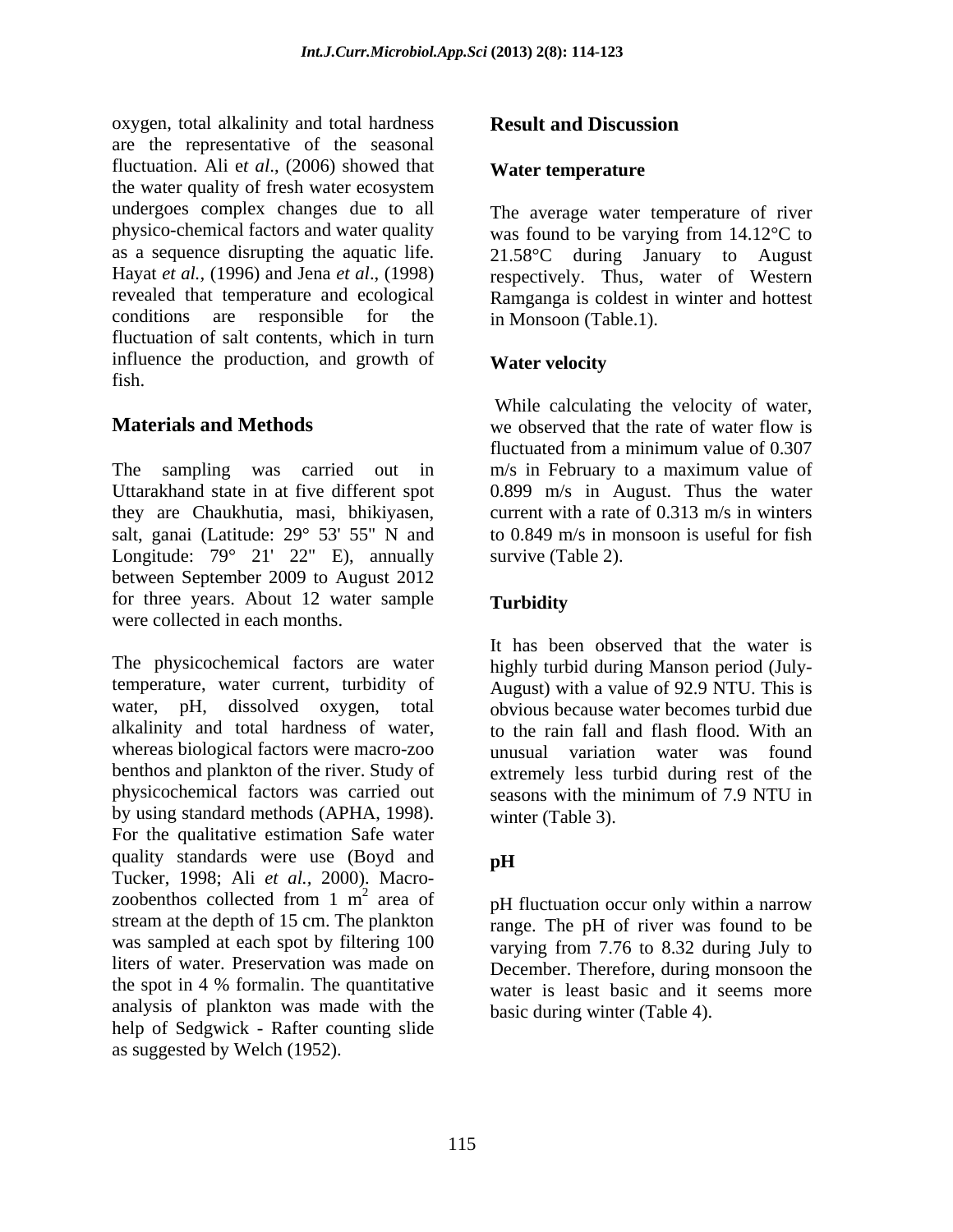| Month   Sep.   Oct.   Nov.   Dec.   Jan.   Feb.   Mar.                                                |                           |        |                      |      |        |  | Apr.                                    | May | Jun.                                                                              | Jul. | Aug.                                                  |
|-------------------------------------------------------------------------------------------------------|---------------------------|--------|----------------------|------|--------|--|-----------------------------------------|-----|-----------------------------------------------------------------------------------|------|-------------------------------------------------------|
|                                                                                                       |                           |        |                      |      |        |  |                                         |     |                                                                                   |      |                                                       |
| Spot 1                                                                                                | 20.4   19.7   17.9   14.5 |        |                      |      |        |  |                                         |     |                                                                                   |      | 12.7   13.2   15.9   16.5   17.8   20.4   21.6   21.9 |
| Spot 2                                                                                                |                           |        | $19.5$   18.6   17.7 | 16.4 |        |  |                                         |     | 15.6   16.8   18.3   18.3   19.6   20.6   20.4   20.8                             |      |                                                       |
|                                                                                                       |                           |        |                      |      |        |  |                                         |     |                                                                                   |      |                                                       |
| Spot 3                                                                                                |                           |        |                      |      |        |  |                                         |     | 20.6   18.8   16.9   13.4   11.6   12.3   16.6   18.1   19.8   19.5   20.8   22.4 |      |                                                       |
| Spot 4                                                                                                |                           |        | $19.6$   18.6   17.6 |      |        |  |                                         |     | $\vert$ 16.8   15.3   17.5   18.7   19.5   20.6   20.8   21.5   21.3              |      |                                                       |
|                                                                                                       |                           |        |                      |      |        |  |                                         |     |                                                                                   |      |                                                       |
| Spot 5                                                                                                |                           |        | $19.5$   18.8   17.3 | 16.7 |        |  | 15.4   17.7   18.8   19.2   20.9   20.1 |     |                                                                                   | 20.4 | 21.5                                                  |
| Average   19.92   18.9   17.48   15.56   14.12   15.5   17.66   18.32   19.74   20.28   20.94   21.58 |                           |        |                      |      |        |  |                                         |     |                                                                                   |      |                                                       |
|                                                                                                       |                           |        |                      |      |        |  |                                         |     |                                                                                   |      |                                                       |
| Season                                                                                                |                           | Autumn |                      |      | Winter |  | Spring                                  |     | Summer                                                                            |      | Monsoon                                               |
| Range                                                                                                 |                           | 18.77  |                      |      | 15.06  |  | 17.99                                   |     | 20.01                                                                             |      | 21.26                                                 |

**Table.1** Average monthly and seasonal variation in water temperature (°C) of river

**Table.2** Average monthly and seasonal variation in water current velocity (m/s) of river

| Month                                                                                                   | Sep. Oct. | $\vert$ Nov. $\vert$ Dec. $\vert$ | Jan.   | Feb. | Mar. | Apr.   | May | Jun.   | Aug.                                                                                                                                                                            |
|---------------------------------------------------------------------------------------------------------|-----------|-----------------------------------|--------|------|------|--------|-----|--------|---------------------------------------------------------------------------------------------------------------------------------------------------------------------------------|
|                                                                                                         |           |                                   |        |      |      |        |     |        |                                                                                                                                                                                 |
| Spot 1                                                                                                  |           |                                   |        |      |      |        |     |        | $\vert 0.615 \vert 0.433 \vert 0.269 \vert 0.281 \vert 0.274 \vert 0.289 \vert 0.364 \vert 0.393 \vert 0.416 \vert 0.576 \vert 0.663 \vert 0.849 \vert$                         |
| Spot 2   0.813   0.522   0.391   0.324   0.314   0.304   0.337   0.393   0.428   0.438   0.864   0.957  |           |                                   |        |      |      |        |     |        |                                                                                                                                                                                 |
| Spot 3                                                                                                  |           |                                   |        |      |      |        |     |        | $\vert 0.651 \vert 0.434 \vert 0.354 \vert 0.265 \vert 0.261 \vert 0.271 \vert 0.366 \vert 0.398 \vert 0.421 \vert 0.421 \vert 0.633 \vert 0.765 \vert$                         |
| Spot 4                                                                                                  |           |                                   |        |      |      |        |     |        | $\vert$ 0.811 $\vert$ 0.614 $\vert$ 0.483 $\vert$ 0.388 $\vert$ 0.391 $\vert$ 0.337 $\vert$ 0.351 $\vert$ 0.598 $\vert$ 0.924 $\vert$ 0.924 $\vert$ 0.963 $\vert$ 0.972 $\vert$ |
| Spot 5                                                                                                  |           |                                   |        |      |      |        |     |        | $\mid 0.813 \mid 0.619 \mid 0.433 \mid 0.335 \mid 0.325 \mid 0.334 \mid 0.349 \mid 0.598 \mid 0.944 \mid 0.923 \mid 0.877 \mid 0.951 \mid$                                      |
| Average   0.741   0.524   0.386   0.319   0.313   0.307   0.353   0.476   0.627   0.656   0.800   0.899 |           |                                   |        |      |      |        |     |        |                                                                                                                                                                                 |
| Season                                                                                                  | Autumn    |                                   | Winter |      |      | Spring |     | Summer | Monsoon                                                                                                                                                                         |
| Range                                                                                                   | 0.55      |                                   | 0.313  |      |      | 0.415  |     | 0.642  | 0.849                                                                                                                                                                           |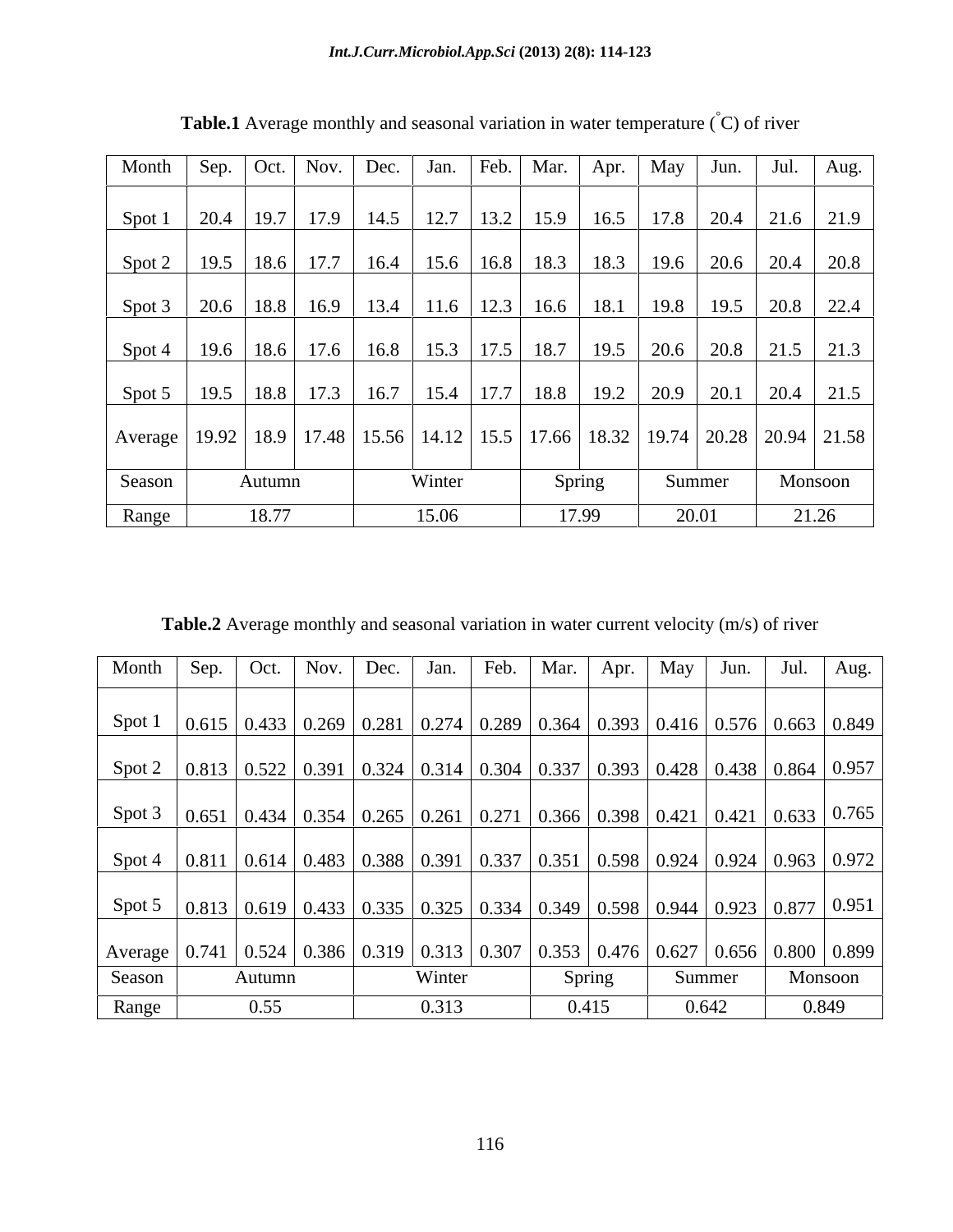| Month             |    |                | Sep.   Oct.   Nov.   Dec.   Jan.   Feb.   Mar.   Apr. |     |        |     |     |        |    | $\vert$ May $\vert$ Jun. $\vert$ Jul. $\vert$ Aug. |    |                |
|-------------------|----|----------------|-------------------------------------------------------|-----|--------|-----|-----|--------|----|----------------------------------------------------|----|----------------|
|                   |    |                |                                                       |     |        |     |     |        |    |                                                    |    |                |
| Spot 1            | 51 | 31             | 11                                                    | 08  | 10     | 09  | 11  | 17     | 10 | 12                                                 | 95 | 86             |
|                   |    |                |                                                       |     |        |     |     |        |    |                                                    |    |                |
| Spot 2            | 64 | 41             | 18                                                    | 07  | 10     | 06  | 05  | 11     | 09 | 17                                                 | 91 | 96             |
|                   |    |                |                                                       |     |        |     |     |        |    |                                                    |    |                |
| Spot 3            | 59 | 39             | 14                                                    | 05  | 07     | 05  | 08  | 09     | 11 | 22                                                 | 88 | $\frac{99}{2}$ |
|                   |    |                |                                                       |     |        |     |     |        |    |                                                    |    |                |
| Spot 4            | 61 | $\frac{31}{1}$ | 12                                                    | 11  | 08     | 07  | 09  | 06     | 13 | 21                                                 | 89 | 94             |
|                   |    |                |                                                       |     |        |     |     |        |    |                                                    |    |                |
| Spot 5            | 57 | 27             | 10                                                    | 09  | 08     | 09  | 07  | 05     | 09 | 19                                                 | 94 | 97             |
|                   |    |                |                                                       |     |        |     |     |        |    |                                                    |    |                |
| Average 58.4 33.8 |    |                | 13                                                    | 8.0 | 8.6    | 7.2 | 8.0 | 9.6    |    | $10.4$   18.2   91.4   94.4                        |    |                |
| Season            |    | Autumn         |                                                       |     | Winter |     |     | Spring |    | Summer                                             |    | Monsoon        |
| Range             |    | 35.1           |                                                       |     | 7.9    |     |     | 8.8    |    | 14.3                                               |    | 92.9           |

**Table.3** Average monthly and seasonal variation in turbidity (NTU) of river

**Table.4** Average monthly and seasonal variation in pH of river

| Month   Sep.   Oct.   Nov.   Dec.   Jan.   Feb.   Mar.   Apr.   May   Jun.   Jul.   Aug. |     |        |     |     |        |     |           |     |      |                                                                                       |         |           |
|------------------------------------------------------------------------------------------|-----|--------|-----|-----|--------|-----|-----------|-----|------|---------------------------------------------------------------------------------------|---------|-----------|
| Spot 1                                                                                   | 8.3 | 8.2    | 8.6 | 8.2 | 8.1    | 8.2 | 8.3       | 8.2 |      | $8.1$ 8.2 7.9 7.9                                                                     |         |           |
| Spot 2                                                                                   | 7.3 | 7.4    | 7.7 | 8.1 | 8.3    | 7.4 | 8.3       | 8.2 |      | $8.7$ 8.6                                                                             |         | $7.6$ 7.6 |
| Spot 3                                                                                   | 8.2 | 8.3    | 8.1 | 8.7 | 8.4    | 8.1 | $8.6$ 8.2 |     |      | $\begin{array}{ c c c c c } \hline 7.9 & 7.9 \\ \hline \end{array}$                   |         | $7.2$ 7.8 |
| Spot 4                                                                                   | 7.9 | 7.8    | 8.3 | 8.5 | 8.2    | 8.2 | 8.1       | 8.2 |      | $18.3$ 8.5 8.1                                                                        |         | 8.1       |
| Spot 5                                                                                   | 7.6 | 7.8    | 8.0 | 8.1 | 8.2    | 8.0 | $8.1$ 8.2 |     |      | $\begin{array}{ c c c c c c c c } \hline 8.3 & 8.3 & 8.0 & 8.1 \\ \hline \end{array}$ |         |           |
| Average   7.86   7.9   8.14   8.32   8.24   7.98   8.28   8.2   8.26   8.3   7.76   7.9  |     |        |     |     |        |     |           |     |      |                                                                                       |         |           |
| Season                                                                                   |     | Autumn |     |     | Winter |     | Spring    |     |      | Summer                                                                                | Monsoon |           |
| Range                                                                                    |     | 7.967  |     |     | 8.18   |     | 8.24      |     | 8.28 |                                                                                       | 7.83    |           |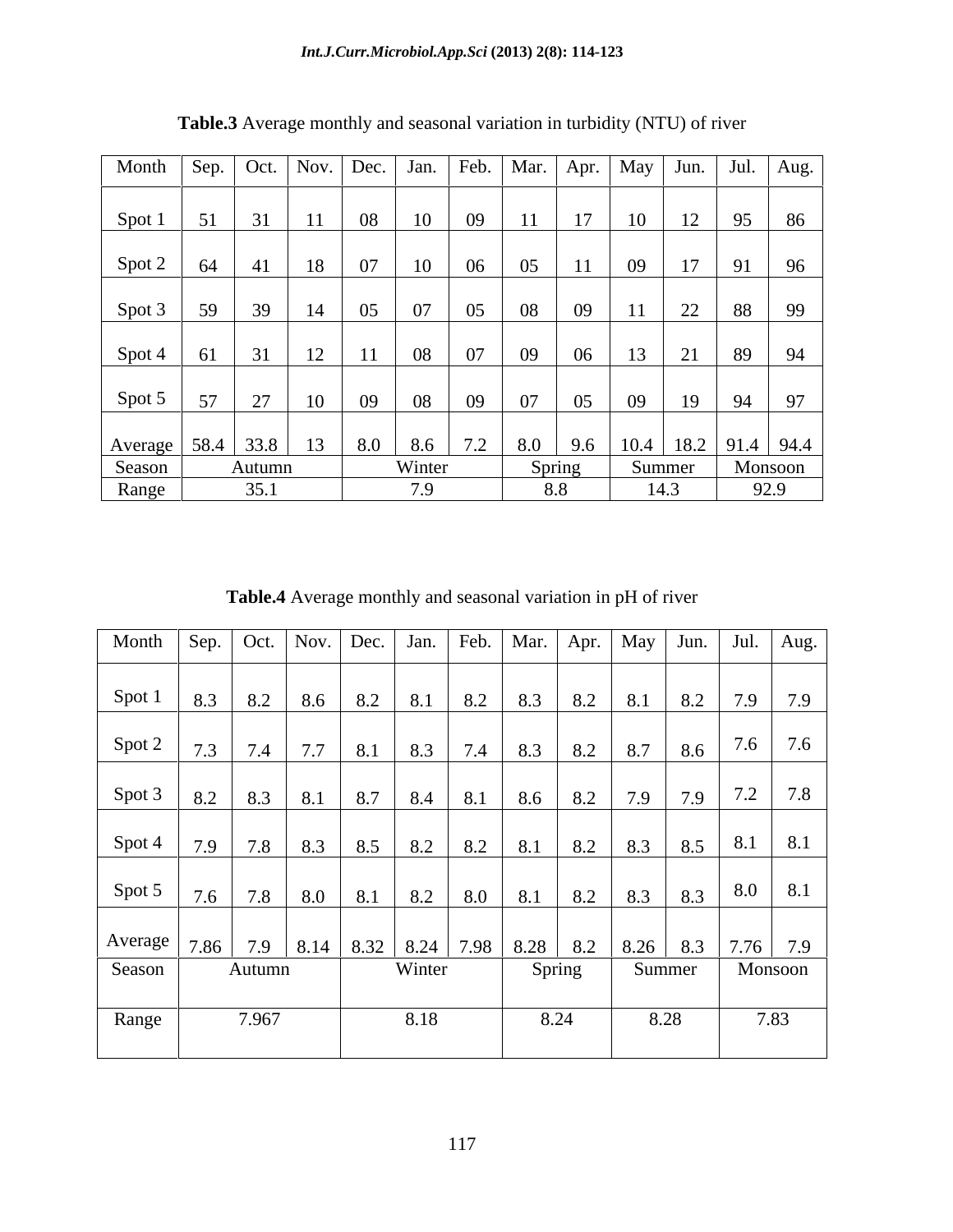In December, the oxygen content dissolved in water was found to be highest Plankton Diversity with the value of 10.72 mg/l. The river has<br>less DO content in July with the value of The total phytoplanktons less DO content in July with the value of The total phytoplanktons were<br>7.6 mg/l. Thus the fish can endure water Chlorophyceae, Bacillariophyceae and 7.6 mg/l. Thus the fish can endure water having the dissolved oxygen content from 7.93 mg/l (during monsoon) to 10.57 mg/l while 400 Units/l in August). The total<br>(during winter) (Table 5) (Table 5)

In our observation it has been observed that the river water was alkaline and the magnitude was varying from 59.34 mg/l to 100.46 mg/l from August to February. Thus, the water of Ramganga is most alkaline during winter and then with a<br>regular decrement is least alkaline during of origin. It is also supported by Odum regular decrement is least alkaline during

The degree of hardness calculated in the velocity of water current was observed to<br>river water was lowest in July (78.52 mg/) be fluctuated from a minimum of 0.307 river water was lowest in July (78.52 mg/l) and highest in February (109.26 mg/l).  $m/s$  (February) to a maximum of 0.899<br>The study summarized that the water in  $m/s$  (August). It is also obvious from our The study summarized that the water in winter is highly hard, while least hard

The number of Ephemeroptera (211 Units/ $m^2$  in December while  $12$  Units/ $m^2$ in July), Trichopteran (210 Units/ $m^2$  in December while  $8 \text{ Units/m}^2$  in July), nymphs  $(51 \text{ Units/m}^2 \text{ in January while } 1)$ Units/ $m^2$  in July). Odonata larvae (130 Units/m<sup>2</sup> in December while 7 Units/m<sup>2</sup> in while 56 Units/ $m^2$  in July) and (in winter

**Dissolved Oxygen** season 646.33 Units/m  $^2$  while during while during Monsoon  $114$  Units/m<sup>2</sup>). (Table 8).  $^{2}$  (Table 8) ). (Table 8).

## **Plankton Diversity**

(during winter). (Table 5). zooplanktons were Crustaceans and **Total Alkalinity** Units/l in January). The total plankton The total phytoplanktons were Chlorophyceae, Bacillariophyceae and Cyanophyceae (2925 Units/l in January while 400 Units/l in August). The total Rotifers (25 Units/l in August and 400 density vary ( 3110 Units/l in January to 425 Units/ l in August). (Table 9)

monsoon(Table 6). (1971) that photoperiod was shorter in **Total Hardness** related to temperature and hence water during monsoon. (Table 7). highest in monsoon whereas lowest in **Macro-zoo benthic Density** velocity of water current is very low in  $2^{2}$ In the present study, the water temperature of the river was observed to be moderate throughout the year. This moderate water temperature is due to its spring-fed nature of origin. It is also supported by Odum winter than summer which is directly temperature is highest in June. The velocity of water current was observed to be fluctuated from a minimum of 0.307 m/s (February) to a maximum of 0.899 m/s (August). It is also obvious from our study that the average rate of water is winter. Thus it has been conclude that the comparison to other hill streams probably due to lower gradient of water flow.

<sup>2</sup> in In present study water was highly turbid <sup>2</sup> in July), during Monsoon (July-August) while very Dipteran (13 Units/ $m^2$  in July while 145 low during rest of the seasons with the Units/ $m^2$  in February), Plecopteran minimum of 7.9 NTU in winter. These <sup>2</sup> in January while 1 observations are also supported by Unit/ $m^2$  in August), Coleopteran larvae Jhingran (1965) who reported that (99 Units/ $m^2$  in December while 9 turbidity generally increased to a maximum value in Monsoon due to the in December while 7 Units/ $m^2$  in suspended solids in the flooded water June). The average total macro-zoobenthos whereas, during the post Monsoon months observed  $(812 \text{ Units/m}^2 \text{ in December}$  the turbidity values were low but increased  $2$  in July) and (in winter again during the summer months with the Jhingran (1965) who reported that turbidity generally increased to a maximum value in Monsoon due to the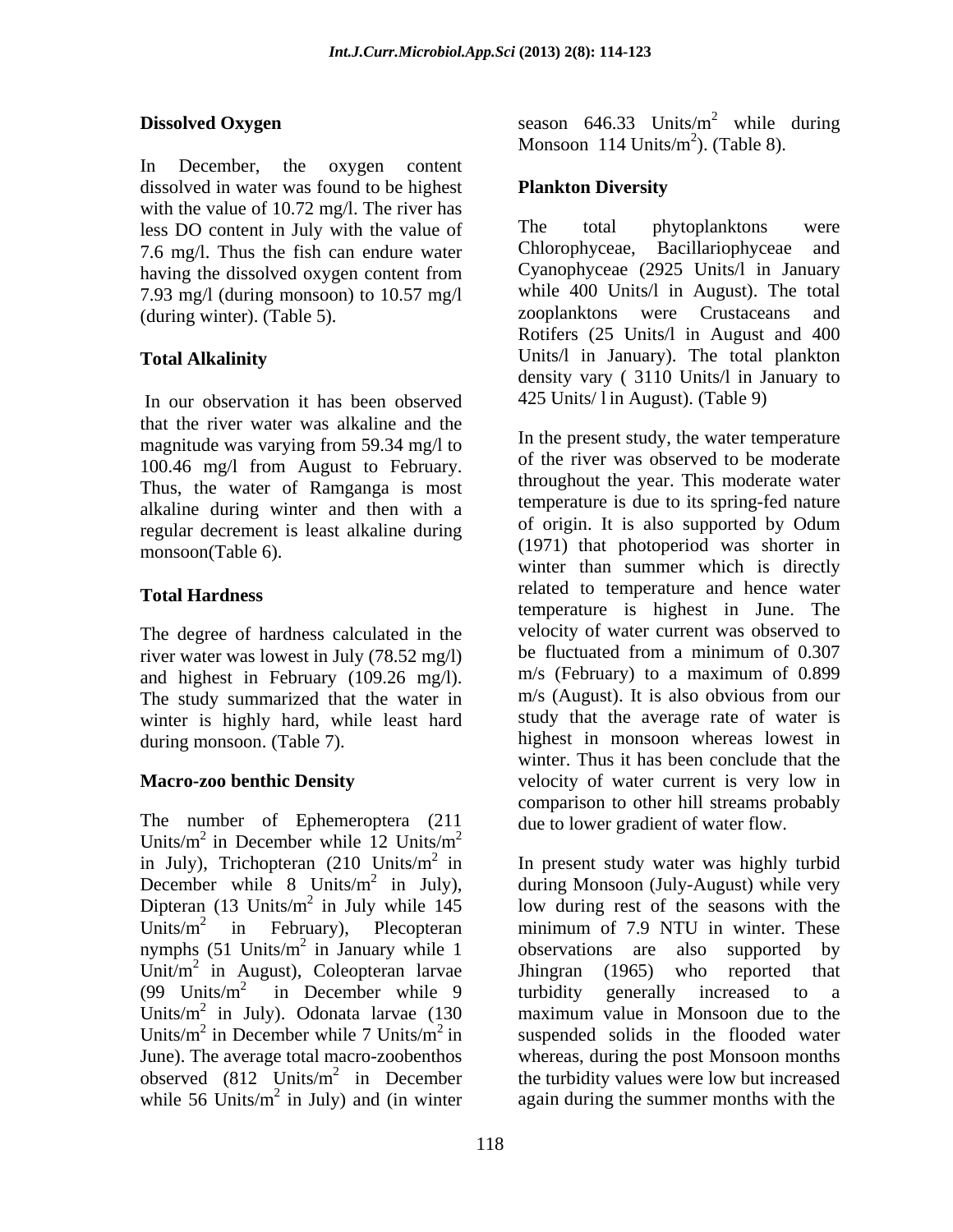| Month $\left  \text{Sep} \right $ Oct $\left  \text{Nov} \right $                             |     |                    |            | Dec          | Jan    |                                |                             |           |           | Feb   Mar   Apr   May   Jun   Jul   Aug |
|-----------------------------------------------------------------------------------------------|-----|--------------------|------------|--------------|--------|--------------------------------|-----------------------------|-----------|-----------|-----------------------------------------|
| Spot 1                                                                                        |     |                    |            |              |        |                                |                             |           |           |                                         |
|                                                                                               | 8.5 | 9.3                | 9.8        | 10.5         | 10.3   |                                |                             |           |           | 9.8   8.9   8.4   8.6   7.8   7.2   8.1 |
| Spot 2                                                                                        |     | $8.6$   9.3   10.1 |            | 10.4         | 10.8   | $11.3$   8.9   7.8             |                             | $7.2$ 7.4 |           | 71<br>7.4<br>$\overline{\phantom{a}}$   |
| Spot 3                                                                                        | 8.7 | 9.4                | 9.2        | 10.9         | 10.1   | 9.8                            | $\frac{1}{8.9}$ 9.5 8.3 7.9 |           |           | 8.7<br>8.2                              |
| Spot 4                                                                                        | 9.3 | 9.9                | 10.5       | $\vert$ 11.1 | 10.9   | $10.4$   9.3   8.7   7.4   7.4 |                             |           |           | 8.3<br>8.2                              |
| Spot 5                                                                                        | 9.5 |                    | $9.8$ 10.5 | 10.7         | 11.2   |                                | $10.4$   9.3   8.6          | 7.9       | $7.5$ 7.9 | 8.2                                     |
| Average   8.92   9.54   10.02   10.72   10.66   10.34   9.06   8.6   7.88   7.6   7.78   8.08 |     |                    |            |              |        |                                |                             |           |           |                                         |
| Season                                                                                        |     | Autumn             |            |              | Winter |                                | Spring                      | Summer    |           | Monsoon                                 |
| Range                                                                                         |     | 9.493              |            |              | 10.57  |                                | 8.83                        | 8.24      |           | 7.93                                    |

**Table.5** Average monthly and seasonal variation in dissolve oxygen (mg/l) of river

**Table.6** Average monthly and seasonal variation in total alkalinity (mg/l) of river

| Month                                                                                                     | Sep | Oct    | <b>Nov</b> | Dec | Jan                                                                                 | Feb                                               | Mar | Apr    | May    | Jun | Jul     | Aug |
|-----------------------------------------------------------------------------------------------------------|-----|--------|------------|-----|-------------------------------------------------------------------------------------|---------------------------------------------------|-----|--------|--------|-----|---------|-----|
| Spot 1                                                                                                    |     |        |            |     |                                                                                     |                                                   |     |        |        |     |         |     |
|                                                                                                           |     |        |            |     | $64.4$   73.5   85.9   89.9   92.4   91.9   80.1   76.2   71.0   64.2   62.4   60.8 |                                                   |     |        |        |     |         |     |
| Spot 2                                                                                                    |     |        |            |     | $62.5$   79.8   89.1   99.2   101.2   96.2   87.1   80.8   74.1   63   61.7   61.8  |                                                   |     |        |        |     |         |     |
| Spot 3                                                                                                    |     |        |            |     | 67.8   77.6   81.1   101.5   99.2   99.6   83.4   78.5   74.7   62.7   65.4   59.9  |                                                   |     |        |        |     |         |     |
| Spot 4                                                                                                    |     |        |            |     | 70.4   91.1   95.3   98.2   99.8                                                    | $103.3$   97.1   79.7   70.2   71.1   60.1   57.6 |     |        |        |     |         |     |
| Spot 5                                                                                                    |     |        |            |     |                                                                                     |                                                   |     |        |        |     |         |     |
| Average   67.24   81.82   88.54   96.14   100.16   100.46   88.96   79.38   72.64   66.82   62.48   59.34 |     |        |            |     |                                                                                     |                                                   |     |        |        |     |         |     |
| Season                                                                                                    |     | Autumn |            |     | Winter                                                                              |                                                   |     | Spring | Summer |     | Monsoon |     |
| Range                                                                                                     |     | 79.2   |            |     | 98.92                                                                               |                                                   |     | 84.17  | 69.73  |     | 60.91   |     |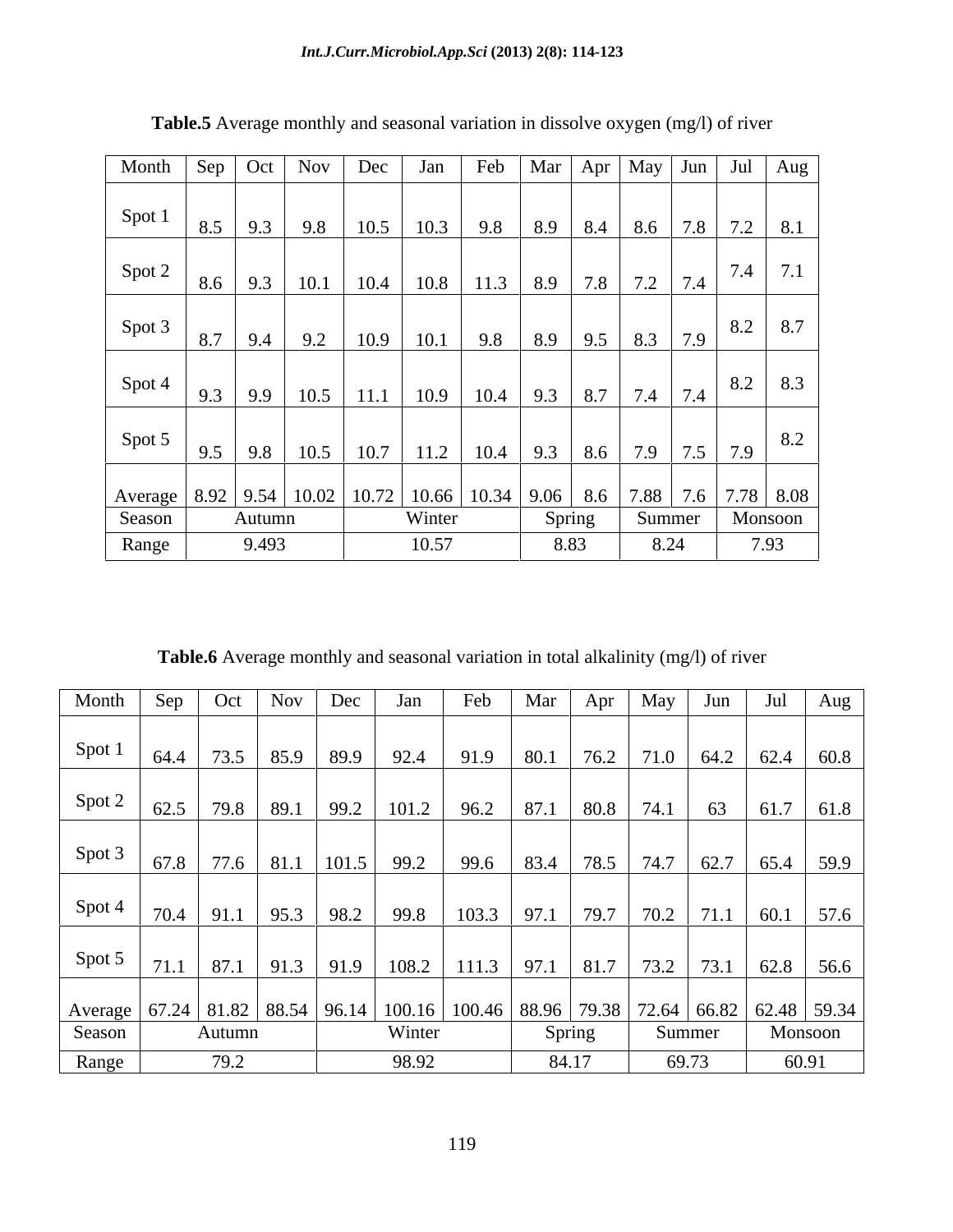| Month  | Sep.                                                                                                    | Oct.   | Nov. | Dec. | Jan.   | Feb.                                                                                    | Mar. | Apr.   | May | Jun.   | Jul.               | Aug.    |
|--------|---------------------------------------------------------------------------------------------------------|--------|------|------|--------|-----------------------------------------------------------------------------------------|------|--------|-----|--------|--------------------|---------|
|        |                                                                                                         |        |      |      |        |                                                                                         |      |        |     |        |                    |         |
|        | Spot 1   77.2   82.5   90.6   92.3   97.5   101.2   93.7   91.2   89.1                                  |        |      |      |        |                                                                                         |      |        |     |        | 75.4   77.5   78.2 |         |
| Spot 2 |                                                                                                         |        |      |      |        |                                                                                         |      |        |     |        |                    |         |
|        | 78.2                                                                                                    | 82.1   |      |      |        |                                                                                         |      |        |     |        |                    |         |
| Spot 3 |                                                                                                         |        |      |      |        | 84.9   89.6   98.4   99.6   103.1   104.3   98.5   99.8   92                            |      |        |     |        | 90   84.4   81.7   |         |
|        |                                                                                                         |        |      |      |        |                                                                                         |      |        |     |        |                    |         |
| Spot 4 |                                                                                                         |        |      |      |        | 88.2   91.5   101.4   106.1   109.2   112.4   96.5   94.7   87.5   85.1   74.9   82.4   |      |        |     |        |                    |         |
| Spot 5 | 86.9                                                                                                    |        |      |      |        | 87.5   98.2   106.3   108.5   <u>119.1   107.4   96.2   86.3   84.6   79.9   84.3  </u> |      |        |     |        |                    |         |
|        | Average   83.08   86.64   95.56   100.2   103.9   109.26   98.98   93.56   86.62   82.44   78.52   80.3 |        |      |      |        |                                                                                         |      |        |     |        |                    |         |
| Season |                                                                                                         | Autumn |      |      | Winter |                                                                                         |      | Spring |     | Summer |                    | Monsoon |
| Range  |                                                                                                         | 88.42  |      |      | 104.45 |                                                                                         |      | 96.27  |     | 84.53  |                    | 79.41   |

**Table.7** Average monthly and seasonal variation in total hardness (mg/l) of river

**Table.8** Average monthly and seasonal variations in Macro-zoo benthic density (Units/ $m<sup>2</sup>$ )  $)$ 

| macrobenthic                                          |    |        |                      |              | Sep   Oct   Nov   Dec   Jan   Feb   Mar   Apr   May   Jun |    |             |    |        |     | Jul       | Aug     |
|-------------------------------------------------------|----|--------|----------------------|--------------|-----------------------------------------------------------|----|-------------|----|--------|-----|-----------|---------|
| groups                                                |    |        |                      |              |                                                           |    |             |    |        |     |           |         |
| (Units/m <sup>2</sup> )                               |    |        |                      |              |                                                           |    |             |    |        |     |           |         |
| Ephemeroptera                                         |    |        | 64   110   144   211 |              | $155$ 149                                                 |    | 73          | 52 | 24     | 21  | 12        | 35      |
| Trichoptera                                           |    |        |                      |              | 64   110   144   210   150   140                          |    | 77          | 35 | 21     | 10  |           | 35      |
| Diptera                                               |    |        |                      |              | 62   88   139   142   110   145                           |    | 116         | 63 | 43     | 34  | 13        | 29      |
| Plecoptera                                            |    |        | 14                   | 20           | 51                                                        | 48 | 39          | 43 | 40     | 21  | $\bigcap$ |         |
| Coleoptera                                            | 22 | 94     | 88                   | 99           | 39                                                        | 46 | 61          | 22 | 38     | 11  | 9         | 22      |
| Odonata                                               |    | 52 92  |                      | $110$ 130 52 |                                                           | 42 | 76          | 39 | 29     |     | 12        | 50      |
| Total Macro-<br>zoobenthos<br>(Units/m <sup>2</sup> ) |    |        |                      |              | 278 497 639 812 557 570                                   |    | $442$   254 |    | 195    | 104 | 56        | 172     |
| Season                                                |    | Autumn |                      |              | Winter                                                    |    | Spring      |    | Summer |     |           | Monsoon |
| Range                                                 |    | 471.33 |                      |              | 646.33                                                    |    | 348         |    |        | 151 |           | 114     |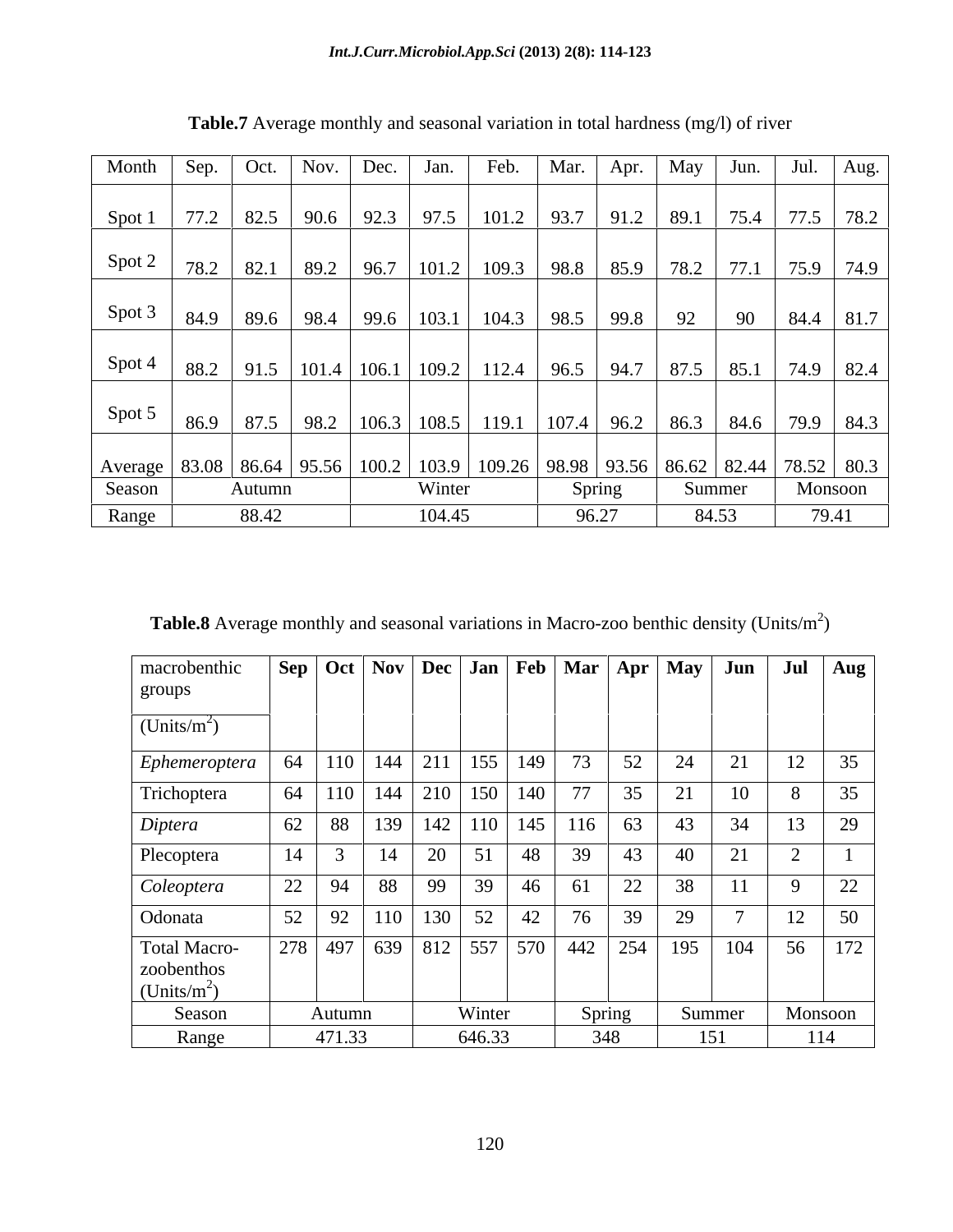| <b>Plankton</b><br><b>Group (Units/I)</b> |      | Sep   Oct | Nov               | Dec | Jan <sup>1</sup> | $\mathsf{Feb}$  | Mar  | Apr    | <b>May</b> | Jun            | Jul            | Aug        |
|-------------------------------------------|------|-----------|-------------------|-----|------------------|-----------------|------|--------|------------|----------------|----------------|------------|
| Chlorophyceae                             | 230  |           | $475 \,   \, 650$ |     |                  | 500   600   375 | 725  | 325    | 510        | 135            | 275            | Nil        |
| Cyanophyceae                              | 125  | 75        | 150               | 200 |                  | 250 225         | 175  | Nil    | 200        | 125            | 125            | Nil        |
| Total<br>Phytoplankton                    | 1080 | 285       | 262               | 255 |                  | 292 217         | 1725 | 155    | 1420       |                | 950 802        | 400        |
| Crustaceans                               | 75   | 100       | 225               | 155 | 125              | 175             | 100  |        | 175        | $\sim$ $-$     | 75             | 25         |
| Rotifers                                  | 25   | 25        | 175               | 100 | 60               | Nil             | 100  | 200    | 220        | $\overline{z}$ | Nil            | <b>Nil</b> |
| Total<br>Zooplankton                      | 100  | 125       | 400               | 215 | 185              | 175             | 200  | 250    | 395        | 100            | $\overline{z}$ | 25         |
| Total plankton<br>(Units/1)               |      | 1180 297  | 302               | 280 | 311              | 235             | 1925 | 180    | 1815       | $105$          | 1877           | 425        |
| Season                                    |      | Autumn    |                   |     | Winter           |                 |      | Spring | Summer     |                | Monsoon        |            |

**Table.9** Average monthly and seasonal variations of Plankton density (Units/l)

increase in tidal management and and least during Monsoon. The similar

pH is gradually increased from a minimum Swingle (1967) calculated the alkalinity of 7.83 during Monsoon to a maximum of 8.28 during summer. Similar variations in minimum during Monsoon to a maximum pH of the river Khoh were recorded by during winter. Our study is also supported Kumar et. al. (2006) in Garhwal by Ajmat *et al*., (1985), observed that the Himalayas. They concluded that winter hardness of river Kali-nandi is highest maxima for pH might be due to algal during summer. Shukh (1996) estimated growth and minima in Monson might be the hardness ranges from 90.6 to 160 mg/l due to influx of organic and inorganic ions in to the river caused by flash flood. Chacko and Srinivasan (1955) explained Density of total Macro-zoobenthos and the hydro-biological feature of river total plankton populations were plenty in Godavari having the pH range from 7.2 to winter while rarely during Monsoon. 8.3. In our study DO highest during winter Detritus standing stock is the main reason whereas lowest during, Ali (1999) reported for high density of benthos in winter and that the dissolved oxygen variation shows substratum stability too. Moderate inverse relationship with water temperature and low gradient of velocity temperature variation. Bhatt et. al. (1984) also reported high DO and low free  $CO<sub>2</sub>$  Similar study was carried out by Rautela *et* concentrations in winter for such *al*., (2006) who reported that the macro-

found to be most alkaline during winter

intensity. Upadhyay (1997) calculated the study has been done by Vass *et al*., (1977) turbidity variation from 2 to 162 NTU. and observed that the alkalinity of Jhelum River is varies from 22 to 94 mg/l. from 10 to 50 ppm. Total hardness show in Betwa Koare dam.

hillstreams. zoo benthos had a maximum population We study, the water of W. Ramganga was minimum  $(15 \text{ Units/m}^2)$  during monsoon winter while rarely during Monsoon. Detritus standing stock is the main reason substratum stability too. Moderate favors the growth of biotic communities. during winter  $(325 \text{ Units/m}^2)$  and the  $2\frac{1}{2}$  and the ) and the  $^{2}$ ) during mongoon ) during monsoon season. Sharma *et al*., (1990) also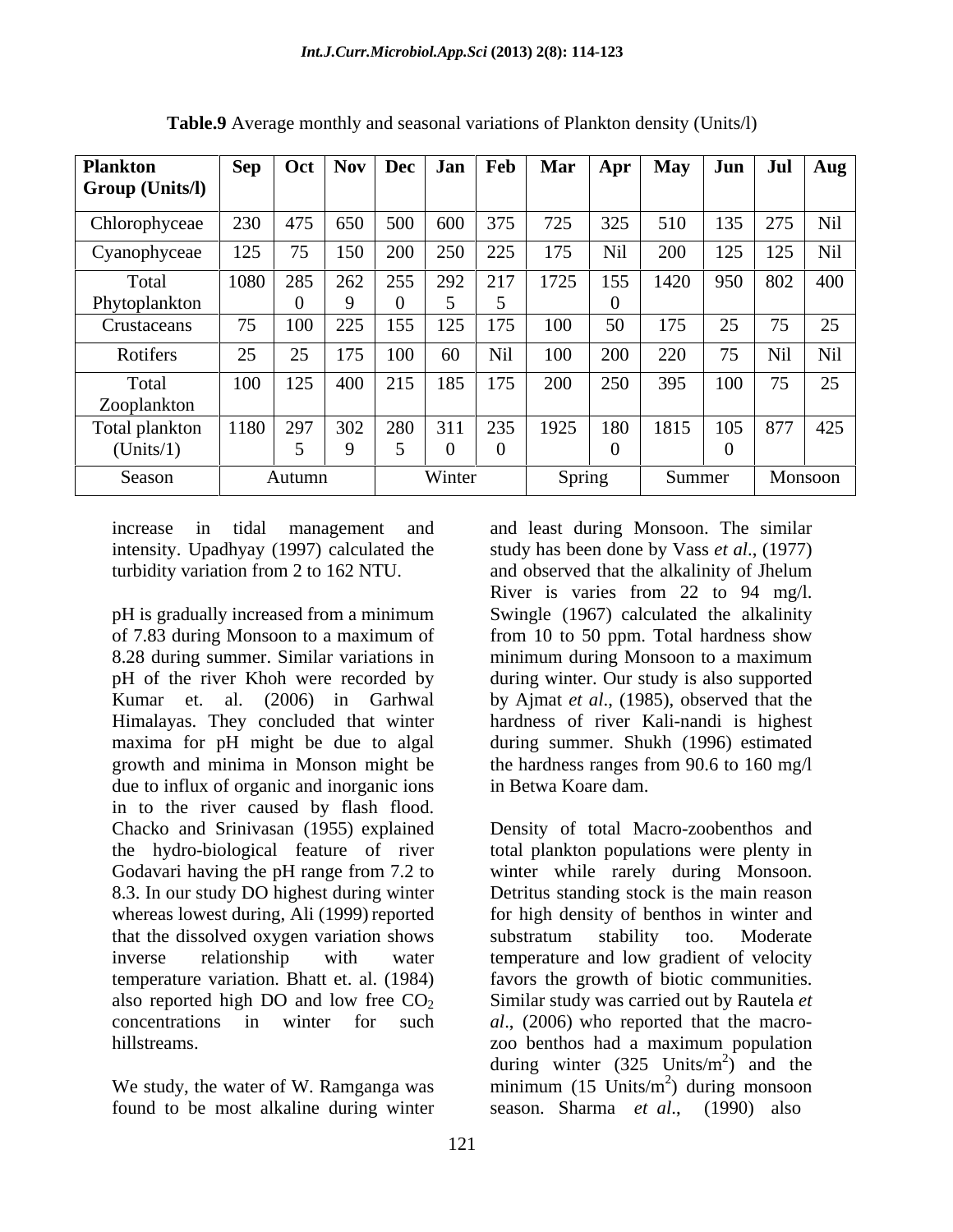observed that the average density of 677 References Units/ $m^2$  of macro-zoobenthos in the river Bhilangana. Similar observations are seen Ajmat, M., by Moitra and Bhattacharya (1965) that the moderate temperature favors the growth of plankton. Present study also show the maximum population of Ali, A., M.N. Bhatti, N. Khan and Bacillariophyceae in comparison to Rehman M.H. 2006. Role of soil and Chlorophyceae from western Ramganga. Our observation was resembled by the Proceedings of International finding of Chakrabarty *et al*., (1959) in river Jamuna, Nautiyal (1982) in the river Alakanda, Khanna *et al*., (1992) in river

Briefly, present study concluded that physicochemical parameters levels effect of seasonal variations on indicate the moderate quality of water, river water of the study area was not of mixed water from Rivers Ravi and polluted in respect to physicochemical Chenab at union site in Pakistan *J*. assessment. But biological studies indicate Res. B. Z. Univ. Multan. 2: 1-17 that river water was fit for aquatic Ali, S.S., 1999. Freshwater Fishery organism, such as fishes because of there Biology. 1st Ed.. Naseem Book Depot, were plenty of food in the form of benthos, zooplankton and phytoplankton. <br>APHA-AWWA-WEF. 1998. Standard

River Western Ramganga water was and wastewater, 20th edition. habitable for fishes and fit for **Washington DC** USA: American nabitable for fishes and fit for Washington DC,<br>development of aquaculture. There were public Health Assoc no sign of problems like eutrophication. It is also concluded that the higher growth of macro-zoobenthos and planktons in the river is favoured by low water Indian Matn Sci Acid 50:395-405 temperature, low current velocity, BoydCE and Tucker C.S. 1998 Pond moderate turbidity with high DO, high aquaculture and water quality alkalinity and high hardness during winters season. London. pp: 44–48.

The author acknowledges the LSRB- DRDO (R&D) New Delhi organization for financial assist and FRDL for Laboratory as well technical support.

## **References**

- R. Uddin and Khan, A.U. Physic-chemical aspect of pollution in Kalinadi. IAWPC Tech. Annual. 12: 106-114.
- Ganga. 141. Ali, A., M.N. Bhatti, N. Khan and water chemistry in aquaculture. Proceedings of International conference on" Solving problems of Freshwater Fish Farming in Pakistan November 27-28, 2006. UVAS. 139- 141.
	- Ali, M., A. Salam, A. Azeem, M. Shafique and Khan, B.A. 2000. Studies on the physical and chemical characteristics of mixed water from Rivers Ravi and Chenab at union site in Pakistan. *J*.<br>Res. B. Z. Univ. Multan. 2: 1–17
	- Biology. 1st Ed.. Naseem Book Depot, Hyderabad, Pakistan. pp: 108-14.
	- APHA-AWWA-WEF. 1998. Standard methods for the examination of water and wastewater, 20th edition. Washington DC, USA: American Public Health Association.
	- Bhatt, S.D., Y. Bisht and Negi U. 1984. Ecology of the limmofauna in the river Kosi of the Kumaun Humalaya. Proc. Indian Matn. Sci. Acid. 50: 395-405.
	- Boyd, C.E., and Tucker, C.S. 1998. Pond aquaculture and water quality management. Kluwer Academic Pub., London. pp: 44–48.
- Acknowledgement **Conservation** Observation on hydrobiology of the Chacko, P.I. and Srinivasan R. 1955. major river of Madras states south India. Contr. Fresh W. Biol. Stn. Madras. 13: 14.